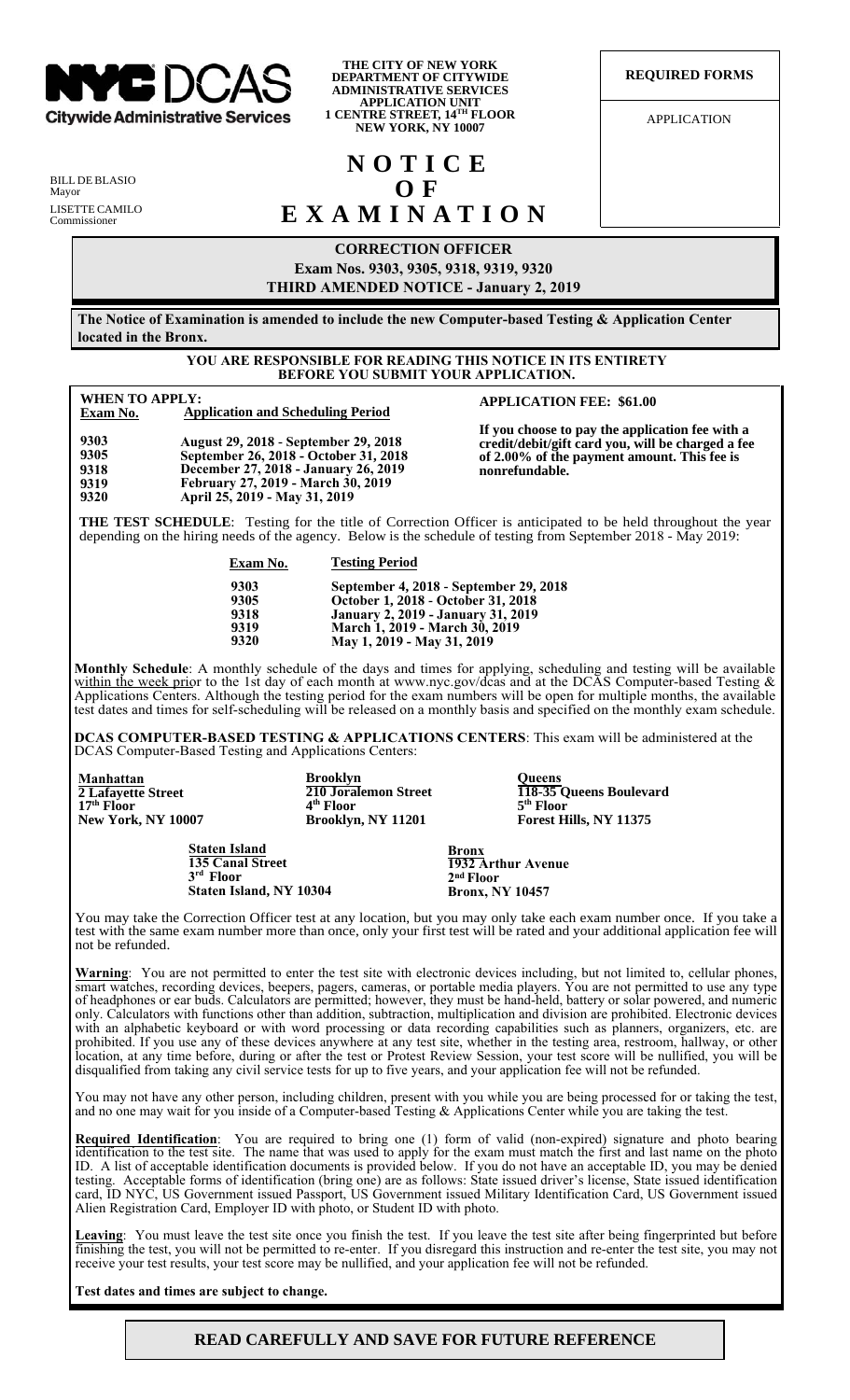# Exam Nos. 9303, 9305, 9318, 9319, and 9320 - Page 2

**WHAT THE JOB INVOLVES**: Correction Officers, under supervision, maintain security and are responsible for the care, custody, control, job training and work performance of sentenced and detained inmates within New York City correctional facilities. They supervise inmate meals, visits, recreational programs, and other congregate activities; inspect assigned areas for conditions which threaten safety and security; conduct searches in order to detect contraband; complete forms and reports; maintain appropriate log books; communicate with other area Correction Officers to exchange pertinent information; issue verbal orders, announcements and explanations to inmates; observe inmates and make recommendations concerning medical and/or psychiatric referrals; safeguard Department supplies and equipment; escort inmates within and outside of the facility including their transportation in Departmental vehicles; respond to unusual incidents and disturbances; enforce security procedures in accordance with Department guidelines; request medical assistance for inmates when necessary; count and verify the number of inmates present in assigned areas; verify identification of inmates; supervise inmates of either sex; operate a motor vehicle; and perform related work.

**Special Working Conditions**: Correction Officers are required to work weekends, holidays, nights, rotating tours and overtime when ordered.

Some of the physical activities performed and environmental conditions experienced by Correction Officers are: walking and/or standing in an assigned area for 8  $\frac{1}{2}$  to 17 hours continuously; walking up several flights of stairs; working outdoors in all kinds of weather; exposure to chemical agents; being subjected to close contact with inmates; possible physical restraint of an inmate; interactions with different inmate categories e.g., adolescents and inmates under mental health observation; responding to various incidents as required; carrying or donning heavy equipment; lifting/moving heavy objects.

(This is a brief description of what you might do in this position and does not include all the duties of this position.)

**THE SALARY**: The current minimum salary is \$44,333 per annum. Incumbents will receive salary increments reaching \$82,808 per annum at the completion of five and one half years of employment. There is an annual uniform allowance of \$1,100, holiday pay of \$1,769 increasing to \$3,599 after five and one half years of service, contributions by the City to Welfare and Annuity Funds and City-paid health insurance. In addition, after 5, 10, 15 and 20 years of service, incumbents receive \$4,365, \$5,365, \$6,365 and \$7,365, respectively, in addition to base salary as longevity. All rates are subject to change.

# **HOW TO APPLY:**

If you believe you meet the requirements in the "How to Qualify" section, apply using the Online Application System (OASys) at www.nyc.gov/examsforjobs. Follow the onscreen application instructions for electronically submitting your application and payment and completing any required information. A unique and valid email address is required to apply online. Several internet service providers, including but not limited to Google, Yahoo!, AOL, Outlook.com, and Mail.com offer free email addresses. **All new OASys accounts require verification before a candidate can apply to ensure the accuracy of candidate information. Verification is instantaneous for most accounts and you will receive a confirmation email with instruction to activate your account. For any account creation issues, you will receive onscreen prompts to contact DCAS. This review may require up to two (2) business days to be reviewed and resolved. Please keep this information and the application period deadline in mind when creating your account.** 

The following methods of payment are acceptable: major credit card, bank card associated with a bank account, or a prepaid debit card with a credit card logo which you may purchase online or at various retail outlets. If you are receiving or participating in certain forms of public assistance/benefits/programs, or are a veteran, you may qualify to have the application fee waived. For more information on eligibility for a fee waiver and documentation requirements visit the Fee Waiver FAQ on the Online Application System at:

#### *https://a856-exams.nyc.gov/OASysWeb/Home/FAQ*

Staten Island, NY 10304

You may come to the DCAS Computer-based Testing & Applications Centers to apply for this examination online and submit a money order payable to DCAS (Exams) or to submit documentation for a fee waiver. The centers will be open Monday through Saturday from 9:00 AM to 5:00 PM:

| <b>Manhattan</b>                      | <b>Brooklyn</b>      | <b>Queens</b>               |
|---------------------------------------|----------------------|-----------------------------|
| 2 Lafayette Street                    | 210 Joralemon Street | 118-35 Queens Boulevard     |
| $17th$ Floor                          | $4th$ Floor          | $5th$ Floor                 |
| New York, NY 10007                    | Brooklyn, NY 11201   | Forest Hills, NY 11375      |
| <b>Staten Island</b>                  | <b>Bronx</b>         |                             |
| 135 Canal Street                      |                      | 1932 Arthur Avenue          |
| $4th$ Floor                           | $2nd$ Floor          |                             |
| $0.1$ $1.1$ $1.3$ $N$ $I$ $1.020$ $I$ |                      | . . <del>.</del> . <i>.</i> |

Bronx, NY 10457

For questions regarding scheduling and rescheduling refer to the Reservation and Rescheduling FAQs at *https://a856-eeexams.nyc.gov/OLEE/SeatReservation/FAQReservation.aspx*.

The administration of the test is subject to change in the event of an unforeseen occurrence. If you wish to verify the test date and time, you may call the DCAS Interactive Voice Response (IVR) system at (212) 669-1357 two hours before the test session you wish to attend to hear if the test is not being administered at that time. The recorded message will be heard after the "Thank you for calling" greeting. If there is no message regarding testing at the Centers, it means that testing will be administered as scheduled for that day.

**Special Circumstances Guide**: This guide is located on the DCAS website at *www.nyc.gov/html/dcas/downloads/pdf/misc/pdf\_c\_special\_circumstances\_guide.pdf* and available at the DCAS Computer-based Testing & Applications Centers. This guide gives important information about requesting an alternate test date because of religious observance or a special test accommodation for disability, claiming Veterans' or Legacy credit, and notifying DCAS of a change in your mailing address. Follow all instructions on the Special Circumstances Guide that pertain to you when you complete your "Application for Examination."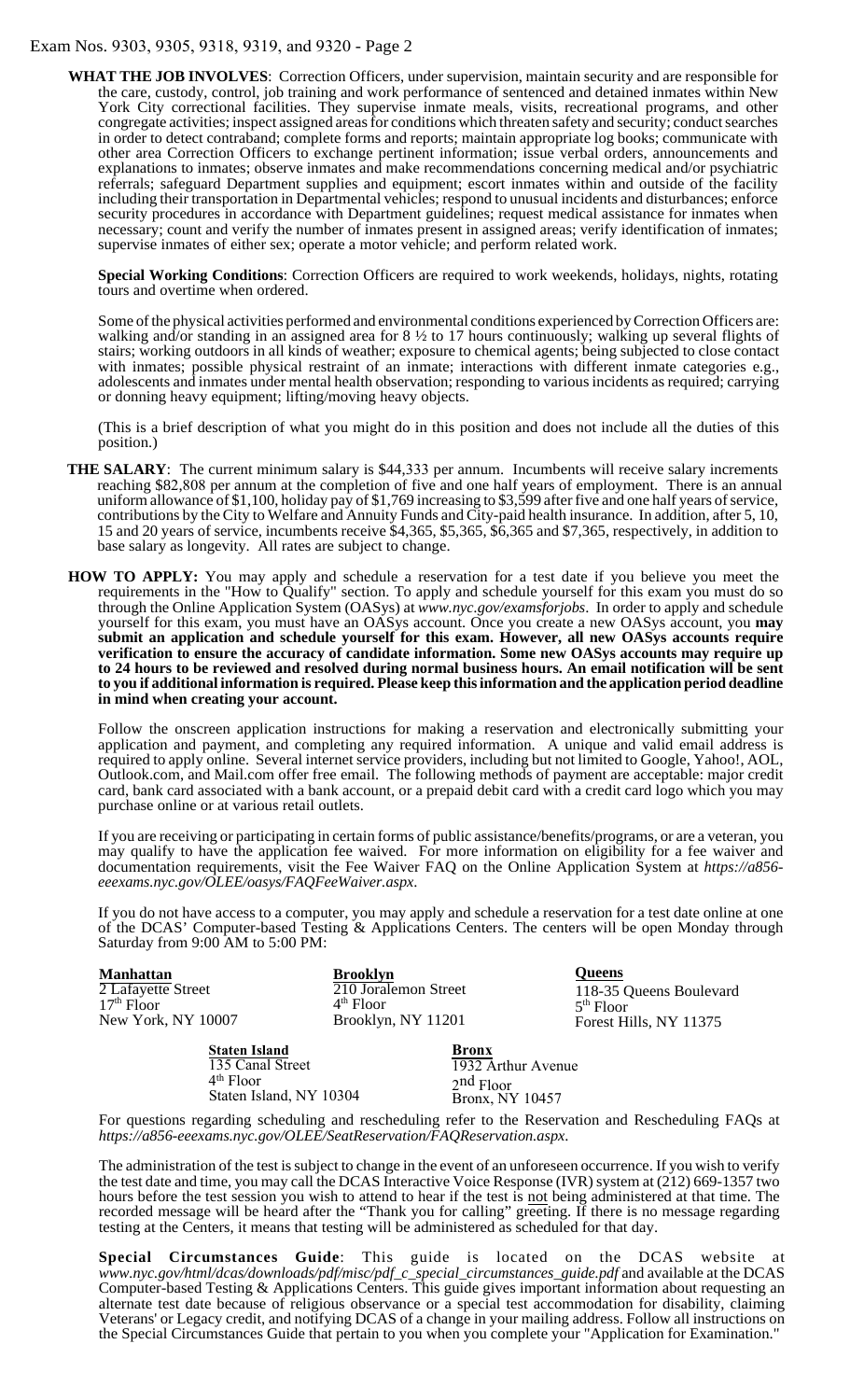If you plan to request special testing accommodations due to disability, do not apply for an exam and selfschedule through OASys. Refer to the Special Test Accommodations Section at the end of this Notice of Examination for instructions on how to apply.

You will be given the test before we review your qualifications. You are responsible for determining whether or not you meet the qualification requirements for this examination prior to submitting your application. If you are marked "Not Qualified," your application fee will not be refunded.

#### **HOW TO QUALIFY**:

#### **Education and Experience Requirements**: By the **time you are appointed to this position**, you must have:

- 1. successfully completed 39 semester credits at an accredited college or university, accredited by regional, national, professional or specialized agencies recognized as accrediting bodies by the U.S. Secretary of Education, and by the Council for Higher Education Accreditation (CHEA). In addition, you must complete an additional 21 semester credits, which may be satisfied by successful completion of Academy training, to total 60 semester credits by the end of Academy training; **or**
- 2. a four-year high school diploma or its equivalent, approved by a State's Department of Education or a recognized accrediting organization, and have completed two years of honorable full-time U.S. military service; **or**
- 3. a four-year high school diploma or its educational equivalent, approved by a State's Department of Education or a recognized accrediting organization, and, two years of satisfactory, full-time experience (a) in positions classified as Police Officers pursuant to Section 1.20, subd. 34, of the NYS Criminal Procedure Law, or (b) in positions classified as Peace Officers pursuant to Section 2.10 of the NYS Criminal Procedure Law, or (c) in positions designated as Special Patrolman pursuant to Section 14-106 of the Administrative Code and Chapter 13 of Title 38 of the Rules of the City of New York, or (d) in positions in Federal law enforcement or law enforcement in other states or municipalities with status or designations equivalent to (a), (b), or (c) above; **or**
- 4. six years of active service in the Army Reserve, the Army National Guard, the Navy Reserve, the Air Force Reserve, the Air National Guard, the Marine Corps Reserve, or the Coast Guard Reserve with an honorable discharge. Time spent in the Individual Ready Reserve (IRR) will not count towards six years of active service.

If you were educated outside the United States, you must have your foreign education evaluated to determine its equivalence to education obtained in the United States. You will receive instructions from the Department of Correction during the pre-employment screening process regarding the approved evaluation services that you may use for foreign education.

**The Prison Rape Elimination Act (PREA):** Appointment into this title is subject to the Federal Regulations of the Prison Rape Elimination Act (PREA). As per PREA Regulations, the Department of Correction will not hire or promote anyone who may have contact with inmates and detainees, and who has engaged in sexual abuse in a prison, jail, lockup, community confinement facility, juvenile facility, or other institution (as defined in 42 U.S.C. 1997); or who has been convicted or civilly or administratively adjudicated to have engaged or attempted to engage in sexual activity in the community facilitated by force, overt or implied threats of force, or coercion, or if the victim did not consent or was unable to consent or refuse.

**Minimum Age Requirement**: You must be at least 17 ½ years of age by the date you take the multiple-choice test. Additionally, you must have attained age 21 to be appointed as a Correction Officer. If you are too young for appointment on the date the eligible list is terminated, you will have no further opportunity for appointment from this list.

**Driver License Requirement**: You must possess a New York State learner's permit at the time of appointment and must obtain a valid driver license from the State of New York prior to graduating from the Department of Correction Academy. If you already have a license you may be disqualified for any moving violation (s), license suspension or an accident record. You must maintain a NYS driver license for the duration of your employment.

**Character and Background**: Proof of good character and satisfactory background will be absolute prerequisites to appointment. The following are among the factors which would ordinarily be cause for disqualification: (a) arrest record or conviction of an offense, the nature of which indicates lack of good moral character or disposition towards violence or disorder; (b) repeated arrests or convictions of an offense, where such convictions or arrests indicate a disrespect for the law; (c) discharge from employment, where such discharge indicates poor behavior or an inability to adjust to discipline; (d) dishonorable discharge from the Armed Forces; and (e) conviction of petit larceny. In accordance with provisions of law, persons convicted of a felony or domestic violence misdemeanor are not eligible for appointment to the title of Correction Officer.

**Medical and Psychological Assessment**: Medical and psychological guidelines have been established for the position of Correction Officer. You will be examined to determine whether you can perform the essential functions of a Correction Officer. Additionally, you will be expected to continue to perform the essential functions of a Correction Officer throughout your career, and may, therefore, be medically and psychologically tested periodically throughout your career. Where appropriate, a reasonable accommodation will be provided for a person with a disability to enable him or her to take these medical and psychological examinations, and/or to perform the essential functions of the job.

**Physical Testing**: Physical standards have been established for the position of Correction Officer. You must pass a qualifying physical test, and may be required to undergo periodic physical testing throughout your career.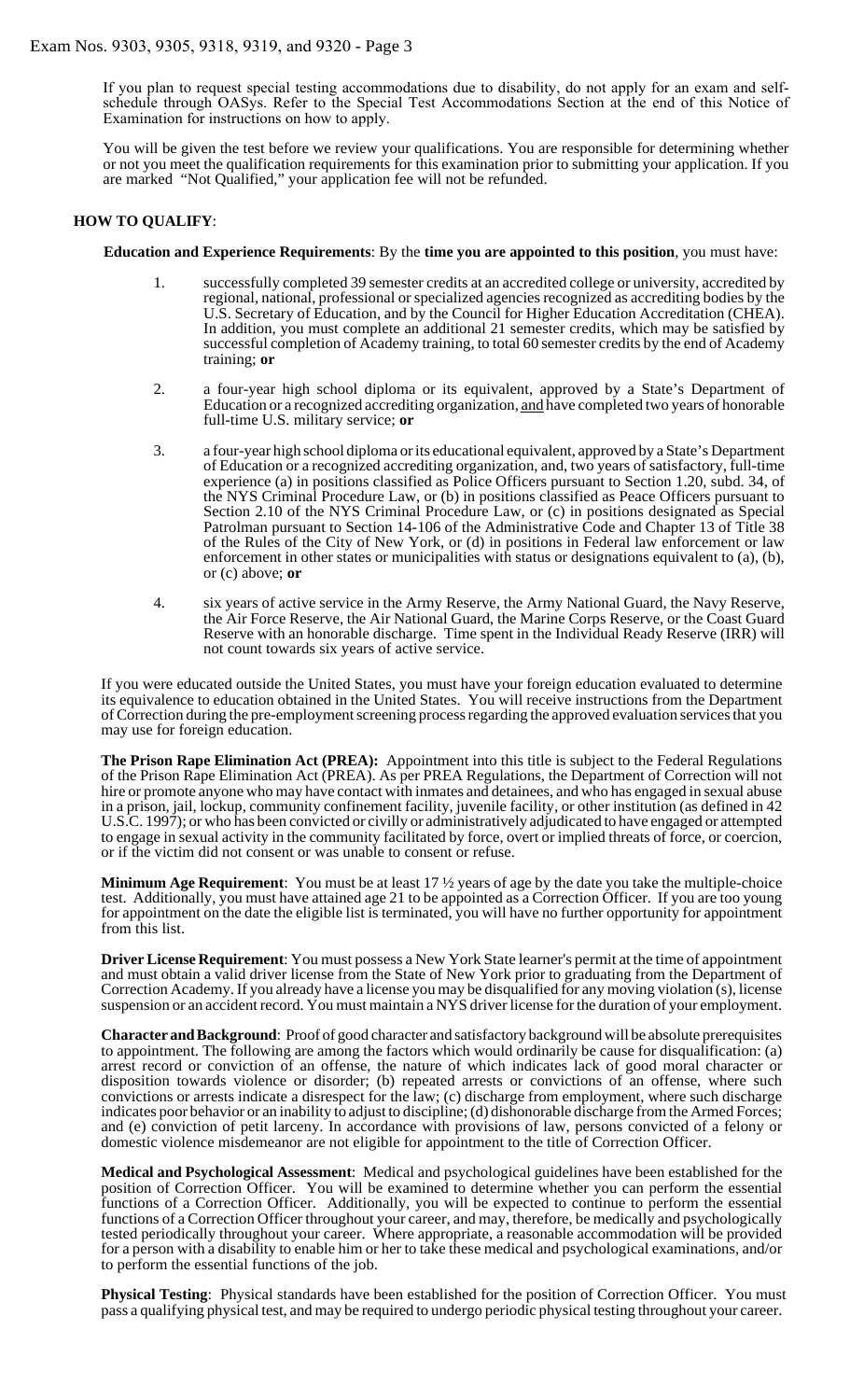**Drug Testing:** You must pass a drug screening prior to appointment as a part of a pre-employment screening process. Additionally, as a probationary Correction Officer, you are subject to random drug testing during Academy Training. You may again be drug tested on a random basis after your probationary period is completed or as a prerequisite for assignment or promotion. Any member of the NYC Department of Correction found in possession of or using illegal drugs, or who fails, refuses, or attempts to evade a drug test, will be terminated. The NYC Department of Correction has a strict zero tolerance policy concerning illegal drug use. Individuals who are considering applying for positions in the NYC Department of Correction are expected to conform their behavior to this policy well before they begin the application process.

**Residency Requirement**: The New York State Public Officers Law requires that at the date of appointment, you must be a resident of the City of New York or of Nassau, Westchester, Suffolk, Orange, Rockland or Putnam counties.

**English Requirement**: You must be able to understand and be understood in English.

**Citizenship**: United States citizenship is required at the time of appointment.

**Proof of Identity**: Under the Immigration Reform and Control Act of 1986, you must be able to prove your identity and your right to obtain employment in the United States prior to employment with the City of New York.

**THE TEST**: You will be given a multiple-choice test at a computer terminal. Your score on this test will be used to determine your place on an eligible list. You must achieve a score of at least 70% to pass the test. The multiple-choice test may include questions which require the use of any of the following abilities:

**Written Comprehension**: understanding written sentences and paragraphs.Example: A Correction Officer may use this ability to interpret policies and regulations in a correctional facility and carry out procedures based on the written materials.

**Written Expression**: using English words or sentences in writing so that others will understand. Example: A Correction Officer may use this ability to write reports using correct grammar, spelling and punctuation.

**Memorization**: remembering information, such as words, numbers, pictures and procedures. Pieces of information can be remembered by themselves or with other pieces of information. Example: A Correction Officer may use this ability to memorize information such as numbers, pictures, or persons or items in a room or location.

**Problem Sensitivity**: being able to tell when something is wrong or is likely to go wrong. It includes being able to identify the whole problem as well as elements of the problem. Example: A Correction Officer may use this ability to observe behavior, conduct and activities of inmates to verify compliance.

**Number Facility**: adding, subtracting, multiplying and dividing quickly and correctly. Example: A Correction Officer may use this ability to compile and verify data such as coordinating the distribution of special meals to different correctional facilities.

**Mathematical Reasoning**: understanding and organizing a problem and then selecting a mathematical method or formula to solve the problem. It encompasses reasoning through mathematical problems to determine appropriate operations that can be performed to solve problems. Example: A Correction Officer may use this ability to calculate average number of miles driven for each tour.

**Deductive Reasoning**: applying general rules to specific problems and coming up with logical answers. It involves deciding if an answer makes sense. Example: A Correction Officer may use this ability to assign inmates tasks and jobs, and needs to determine which tasks can be assigned to which inmate using specific rules.

**Inductive Reasoning**: combining separate pieces of information, or specific answers to problems, to form general rules or conclusions. It involves the ability to think of possible reasons for why things go together. Example: A Correction Officer may use this ability to determine the validity of inmate complaints based on information such as observations and discussions with inmates.

**Information Ordering**: correctly following a rule or set of rules of actions in a certain order. The rule or set of rules used must be given. The things or actions to be put in order can include numbers, letters, words, pictures, procedures, sentences, and mathematical or logical operations. Example: A Correction Officer may use this ability to report for roll call ready to receive work assignment orders and ready to be instructed to do things in a particular order.

**Spatial Orientation**: determining where you are in relation to the location of some object or where the object is in relation to you. Example: A Correction Officer may use this ability to appear before criminal court and may need to find the most direct route in a given map.

**Visualization**: imagining how something would look when it is moved around or when its parts are moved or rearranged. It requires the forming of mental images of how patterns or objects would look after certain changes, such as unfolding or rotation. One has to predict how an object, set of objects, or pattern will appear after the changes have been carried out. Example: A Correction Officer may use this ability to identify the location of an item or items after entering a room through a different entrance.

**THE TEST RESULTS**: If you pass the multiple-choice test, your name will be placed in final score order on an eligible list and you will be given a list number. You will be notified by mail of your test results. If you meet all requirements and conditions, you will be considered for appointment when your name is reached on the eligible list.